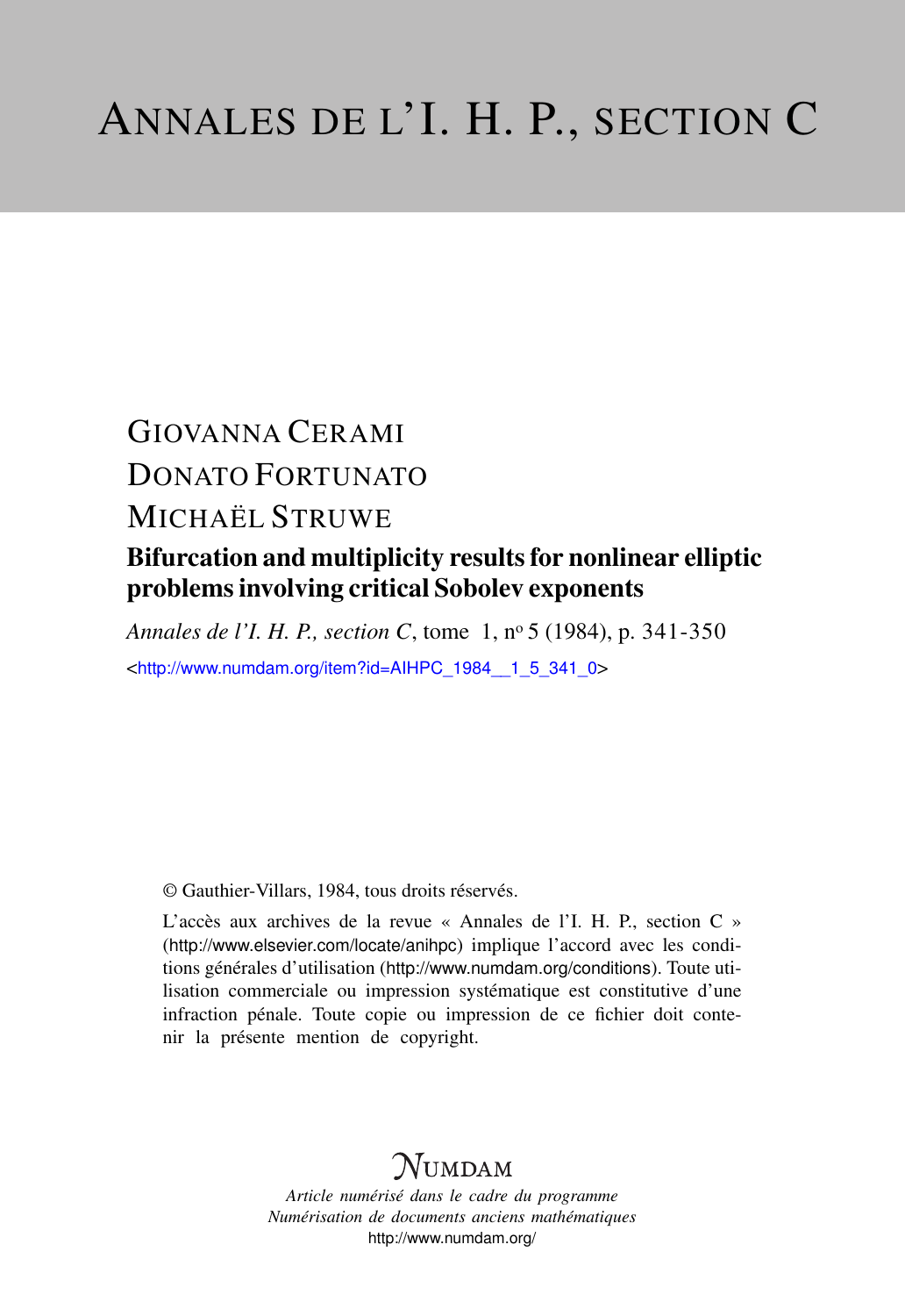## Bifurcation and multiplicity results for nonlinear elliptic problems involving critical Sobolev exponents

by

Giovanna CERAMI  $(1)$ , Donato FORTUNATO  $(2)$ , Michaël STRUWE  $(3)$ 

Istituto Matematico, Universita', via Archirafi 34, 90123 Palermo, (Italy) and Mathematics Research Center, 610 Walnut Street, Madison, WI 53705 (U. S. A.)

Dipartimento di Matematica, Universita', via Nicolai 2, 70100 Bari (Italy)

Mathematishes Institut der Universitat, Beringstrasse 4-6, D5300, Bonn 1, West Germany

ABSTRACT. — In this paper we study the existence of nontrivial solutions

for the boundary value problem<br>  $\begin{cases}\n-\Delta u - \lambda u - u |u|^{2^*-2} = 0 & \text{in } \Omega \\
u = 0 & \text{on } \partial\Omega\n\end{cases}$ 

when  $\Omega \subset \mathbb{R}^n$  is a bounded domain,  $n \geq 3$ ,  $2^* = \frac{2n}{n-2}$  is the critical expo-

nent for the Sobolev embedding  $H_0^1(\Omega) \subset L^p(\Omega)$ ,  $\lambda$  is a real parameter. We prove that there is bifurcation from any eigenvalue  $\lambda_i$ , of  $-\Delta$  and we give an estimate of the left neighbourhoods  $]\lambda_i^*, \lambda_j]$  of  $\lambda_i$ ,  $j \in \mathbb{N}$ , in which the bifurcation branch can be extended. Moreover we prove that, if  $\lambda \in ]\lambda_i^*, \lambda_i[$ , the number of nontrivial solutions is at least twice the multiplicity of  $\lambda_i$ .

Annales de l'Institut Henri Poincaré - Analyse non linéaire - Vol. 1, 0294-1449 84/05/341/10/S 3,00/© Gauthier-Villars

 $(1)$  (2) Supported by Ministero P. I. (Italy) and by G. N. A. F. A. (CNR).

<sup>(3)</sup> Supported by SFB72 of the Deutsche Forschungsgemeinschaft. The third author is indebted to the University of Bari for its kind hospitality.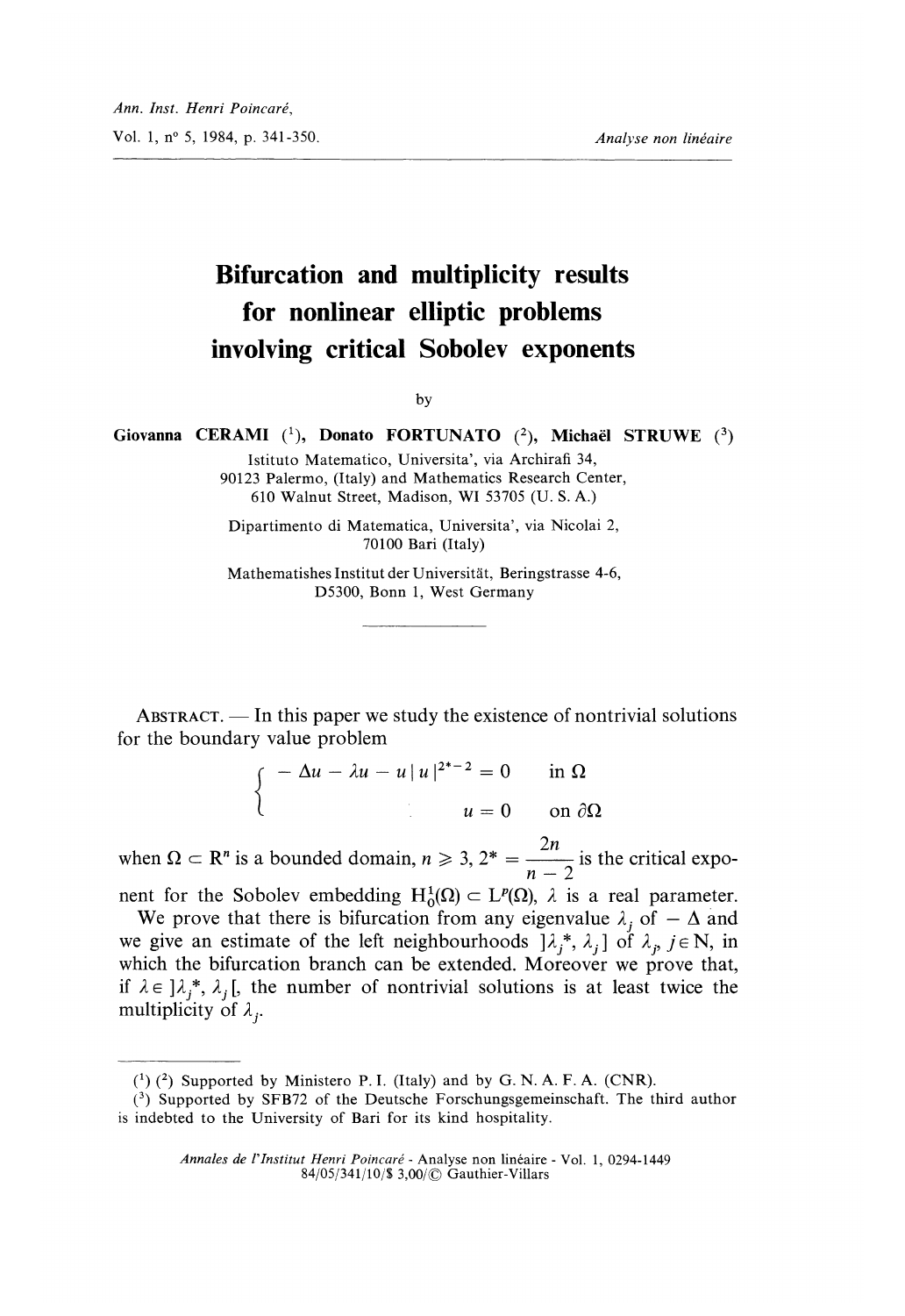The same kind of results holds also when  $\Omega$  is a compact Riemannian manifold of dimension  $n \geq 3$ , without boundary and  $\Delta$  is the relative Laplace-Beltrami operator.

Key~-words : Boundary value problem, critical Sobolev exponent, bifurcation, critical points, eigenvalue, variational problem, Riemannian manifold.

RESUME. - Dans cet article, nous etudions l'existence de solutions non triviales pour le probleme aux limites

$$
\begin{cases}\n-\Delta u - \lambda u - u |u|^{2^*-2} = 0 & \text{in } \Omega \\
u = 0 & \text{on } \partial\Omega\n\end{cases}
$$

où  $\Omega \subset \mathbb{R}^n$  est un domaine borné,  $n \geq 3$ ,  $2^* = \frac{2n}{n-2}$  est l'exposant critique pour le plongement de Sobolev  $H_0^1(\Omega) \subset L^p(\Omega)$ ,  $\lambda$  est un paramètre réel.

Nous démontrons que toute valeur propre  $\lambda_i$ , de  $-\Delta$  est une valeur de bifurcation, et nous donnons une estimation des voisinages  $[\lambda_j^*, \lambda_j]$ de  $\lambda_i$  où existent des solutions non triviales. Nous montrons en outre que le nombre de celles-ci est au moins le double de la multiplicité de  $\lambda_j$ .<br>On a les mêmes résultats quand  $\Omega$  est une variété riemannienne compacte

de dimension  $n \geq 3$ , et  $\Delta$  l'opérateur de Laplace-Beltrami.

AMS (MOS) Subject Classifications : 35 A 15, 35 J 20, 58 E 99.

#### INTRODUCTION

Let  $\Omega$  be a bounded domain in  $\mathbb{R}^n$ ,  $n \geq 3$ ,  $2^* = \frac{2n}{n-2}$  the critical exponent for the Sobolev embedding  $H_0^1(\Omega) \to L^q(\Omega)$ . For a real parameter  $\lambda \in \mathbb{R}$ consider the boundary value problem

(0.1) 
$$
\begin{cases} -\Delta u - \lambda u - u |u|^{2^*-2} = 0 & \text{in } \Omega \\ u |_{\partial \Omega} = 0 \end{cases}
$$

corresponding to the functional  $f_{\lambda} : H_0^1(\Omega) \to \mathbb{R}$  given by

$$
(0.2) \t f_{\lambda}(u) = 1/2 \int_{\Omega} (|\nabla u|^2 - \lambda |u|^2) dx - 1/2^* \int_{\Omega} |u|^{2^*} dx.
$$

Since the embedding  $H_0^1(\Omega) \to L^{2*}(\Omega)$  is not compact the functional  $f_{\lambda}$ in general will not satisfy the Palais-Smale condition.

However, recently Brezis and Nirenberg [5] were able to establish

Annales de l'lnstitut Henri Poincaré - Analyse non linéaire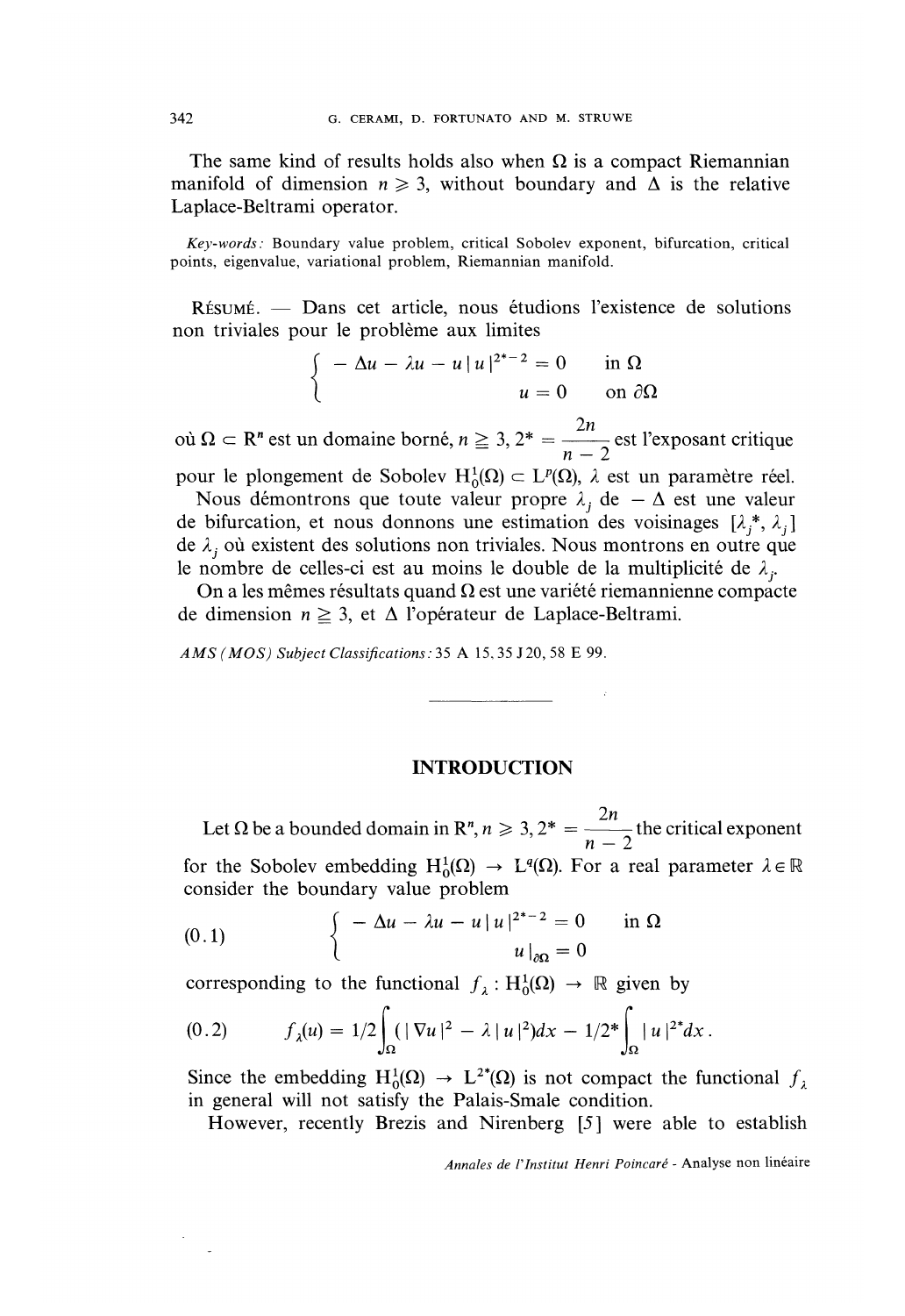the existence of positive solutions of (0.1) for any  $\lambda$  in a certain range  $\lambda^*, \lambda, \lambda, \lambda$ where  $\lambda_i, j \in \mathbb{N}$  ( $\lambda_1 < \lambda_2 < \ldots$ ), denote the eigenvalues of the operator  $- \Delta : H_0^1(\Omega) \rightarrow H^{-1}(\Omega) = (H_0^1(\Omega))^*$ , and  $\lambda^* \geq 0$  is some constant depending on *n* and  $\Omega$ .

In this paper we study the existence of nontrivial solutions for  $(0.1)$ also for  $\lambda > \lambda$ , to obtain bifurcation from any eigenvalue  $\lambda$ . We give an estimate of the left neighbourhoods  $[A_j^*, \lambda_j]$  of  $\lambda_j$ , in which the bifurcation branch « can be extended »; moreover we prove that, if  $\lambda \in \mathcal{X}^*, \lambda_i$ , the number of nontrivial solutions of (0.1) is at least twice the multiplicity of  $\lambda$ , (cp. Theorem 1.1).

Our results are based on the observation that although the Palais-Smale condition does not hold globally for  $f_{\lambda}$  (cp. Remark 2.3) it is satisfied locally in a certain energy range (cp. Lemma 2.1 or [5, Remark 2.2]).

We observe that the tools used in proving the above results do not depend on the shape of  $\Omega$  and on the dimension *n*.

With suitable modifications the existence and bifurcation results also apply to problem (0.1) posed on a compact Riemannian manifold without boundary of dimension  $n \geq 3$  (cp. Theorem 1.3).

We thank Prof. H. Brezis for his useful comments.

#### 1. RESULTS

Let  $||u|| = \left(\int_{\Omega} |\nabla u|^2 dx\right)^{1/2}, |u|_p = \left(\int_{\Omega} |u|^p dx\right)^{1/p}$  denote the norms in H<sub>0</sub>( $\Omega$ ), L<sup>p</sup>( $\Omega$ ), respectively, and let

$$
S = \inf \{ ||u||^2 / |u||_{2^*}^2 : u \in H_0^1(\Omega) \setminus \{ 0 \} \}
$$

denote the best constant for the embedding  $H_0^1(\Omega) \rightarrow L^{2*}(\Omega)$ .

THEOREM 1.1. - For  $\lambda > 0$  let  $\lambda_{+} = \min \{\lambda_{i} | \lambda < \lambda_{i}\}\$ , and suppose  $\lambda_{+} - \lambda < S$  [meas  $(\Omega)$ ]<sup>-2/n</sup>.

Let m be the multiplicity of  $\lambda_+$ . Then problem (0.1) admits at least m pairs of nontrivial solutions

$$
\{u_k(\lambda), -u_k(\lambda)\} \qquad k = 1, ..., m
$$

$$
\|u_k(\lambda)\| \to 0 \qquad as \qquad \lambda \to \lambda_+.
$$

such that

REMARK 1.2. — If  $\Omega$  is starshaped, it is well known that (0.1) admits only the trivial solution for  $\lambda \leq 0$  (cp. [5][8]).

Vol. 1, n° 5-1984.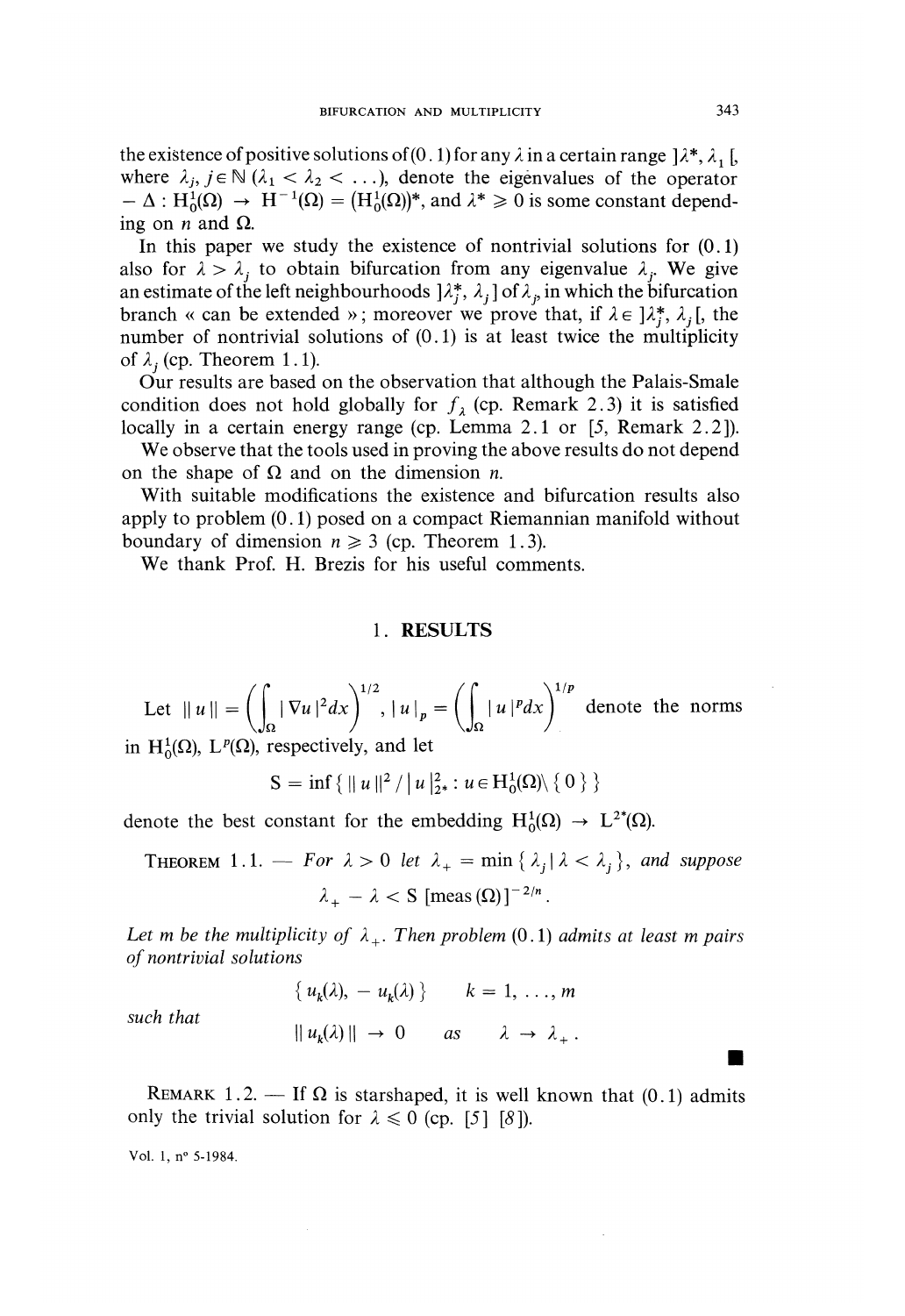A result analogous to Theorem 1.1 holds for the problem

(1.1) 
$$
-\Delta_{\mathbf{M}}u - \lambda u - u |u|^{2^{*}-2} = 0
$$

on a compact Riemannian manifold M of dimension  $\geq 3$  and without boundary. Here  $\Delta_M$  is the Laplace-Beltrami operator on M,  $\lambda \geq 0$  a parameter and  $2^* = \frac{2n}{n-2}$  as before. Denote by H<sup>1</sup>(M) the closure of C<sup>∞</sup>(M) with respect to the norm

$$
|| u ||_{\mathbf{M}} = \left( \int_{\mathbf{M}} (|| \nabla u ||^2 + || u ||^2) d\mathbf{M} \right)^{1/2}
$$

which in local coordinates on a covering  $\{T_h\}$  of M is given by

$$
\|u\|_{\mathbf{M}} = \bigg(\sum_{h} \int_{\mathbf{T}_h} \bigg(\sum_{i,j=1}^n g^{ij} \frac{\partial u}{\partial x_i} \frac{\partial u}{\partial x_j} + |u|^2\bigg) \sqrt{g} dx\bigg)^{1/2}
$$

 $g^{ij}$  denoting the metric tensor, and  $g = \det(g^{ij})$ . Note that the quadratic form  $\int_{M} |\nabla u|^2 dM$  is only positive semidefinite in H<sup>1</sup>(M), then the operator

$$
- \Delta_{\mathbf{M}} : \mathbf{H}^{1}(\mathbf{M}) \to \mathbf{H}^{-1}(\mathbf{M}) := (\mathbf{H}^{1}(\mathbf{M}))^{c}
$$

possesses eigenvalues  $\mu_1 < \mu_2 < \ldots \mu_k < \ldots$  which are  $\geq 0$  (cp. Appendix 1 of  $[4]$ ).

THEOREM 1.3. – For  $\lambda > 0$  let  $\mu_+ = \min \{ \mu_j | \lambda < \mu_j \}$  and suppose  $\mu_{+} - \lambda < S \left( \int_{\mathcal{M}} dM \right)^{-2/n}.$ 

Let m be the multiplicity of  $\mu_+$ . Then problem (1.1) admits at least m pairs of nonconstant solutions

such that

$$
\{u_k(\lambda), -u_k(\lambda)\} \qquad k = 1, \ldots, m
$$

$$
||u_k(\lambda)||_M \to 0 \qquad as \qquad \lambda \to \mu_+
$$

#### 2. PROOF OF THEOREMS 1.1, 1. 3

The proof of Theorem l.l requires some lemmata.

**LEMMA** 2.1. - For any  $\lambda \in \mathbb{R}$  the functional  $f_{\lambda}$  (see (0.2)) satisfies the Palais-Smale condition in  $\left]-\infty,\frac{1}{n}S^{n/2}\right[$  in the following sense:

Annales de 1'Institut Henri Poincaré - Analyse non linéaire

**COL**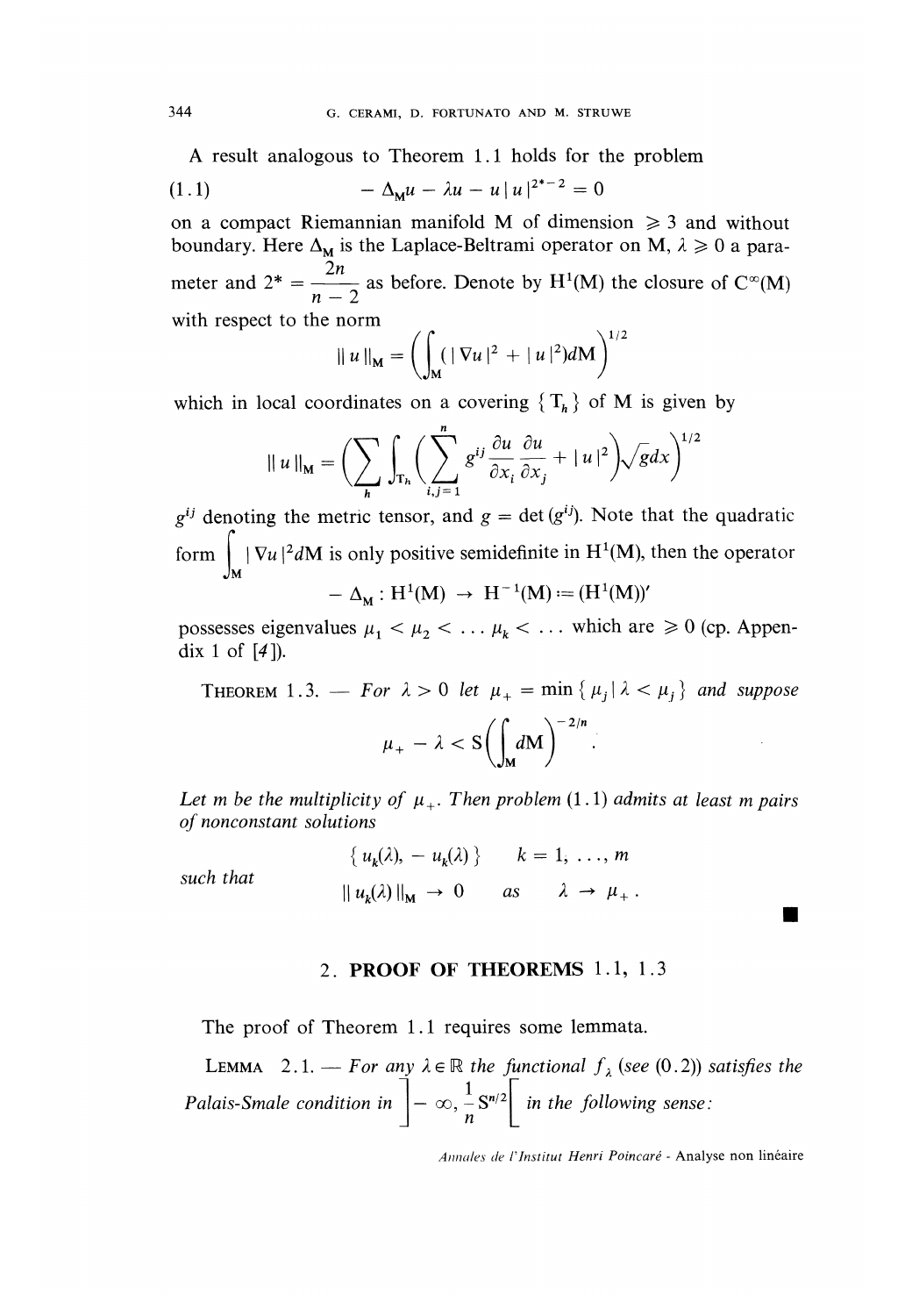(P. S.) If  $c < \frac{1}{n} S^{n/2}$  and  $\{u_m\}$  is a sequence in  $H_0^1(\Omega)$  such that as  $m \to \infty$  $f_{\lambda}(u_m) \rightarrow c, df_{\lambda}(u_m) \rightarrow 0$  strongly in  $H^{-1}(\Omega)$ , then  $\{u_m\}$  contains a subsequence converging strongly in  $H_0^1(\Omega)$ .

REMARK 2.2. - An analogous result has been proved in [5]. Nevertheless for completeness we give here a proof of lemma 2 .1 which is slightly different from that contained in [S ].

*Proof.* — Let  $\lambda \in \mathbb{R}$ , and suppose  $\{u_m\}$  is a sequence in  $H_0^1(\Omega)$  such that as  $m \rightarrow \infty$ 

(2.1) 
$$
f_{\lambda}(u_{m}) \rightarrow c_{1} < \frac{1}{n} S^{n/2}
$$

(2.2) 
$$
df_{\lambda}(u_{m}) \rightarrow 0 \text{ strongly in } H^{-1}(\Omega).
$$

As in  $[5,$  estimates  $(2.18)$  from  $(2.1)$ ,  $(2.2)$  we obtain that

$$
(2.3) \t\t\t\t\t\t {||u_m||}\s \text{ is bounded}
$$

Hence we may extract a subsequence  $\{u_m\}$  (relabeled) such that

(2.4) 
$$
u_m \to u \text{ weakly in } H_0^1(\Omega)
$$

(2.5) 
$$
u_m \to u
$$
 strongly in  $L^p(\Omega)$  for any  $p \in [1, 2^*]$ .

Moreover u is a solution of (0.1). Indeed, letting  $\phi \in C_0^{\infty}(\Omega)$ , by (2.4), (2.5) and (2.2) we deduce that

$$
\langle df_{\lambda}(u), \phi \rangle = \langle df_{\lambda}(u_m), \phi \rangle + o(1) = o(1).
$$

Hence u weakly solves  $(0.1)$ . But by regularity results  $(cp. [5] [6] [7]$ and  $[10]$  it follows that

$$
(2.6) \t u \in L^{\infty}(\Omega)
$$

and hence that  $u$  is regular and is a solution of  $(0.1)$  in the classical sense. To show that  $u_m \to u$  strongly in  $H_0^1(\Omega)$  as  $m \to \infty$ , let  $v_m = u_m - u$ . Testing (2.2) with  $v_m$  we obtain

$$
(2.7) \quad o(1) = \langle df_{\lambda}(u_m), v_m \rangle
$$
  
= 
$$
\int_{\Omega} (\nabla u \nabla v_m + |\nabla v_m|^2 - \lambda (u + v_m) v_m - |u + v_m|^{2^{*}-2} (u + v_m) v_m) dx.
$$

By  $(2.4)$  and  $(2.5)$  we have

(2.8) 
$$
\int_{\Omega} (\nabla u \nabla v_m - \lambda (u + v_m) v_m) dx = o(1).
$$

Whence from  $(2.7)$ ,  $(2.8)$  we deduce that

(2.9) 
$$
\|v_m\|^2 = \int_{\Omega} |u + v_m|^{2^{*}-2} (u + v_m)v_m dx + o(1).
$$

Vol. 1, n° 5-1984.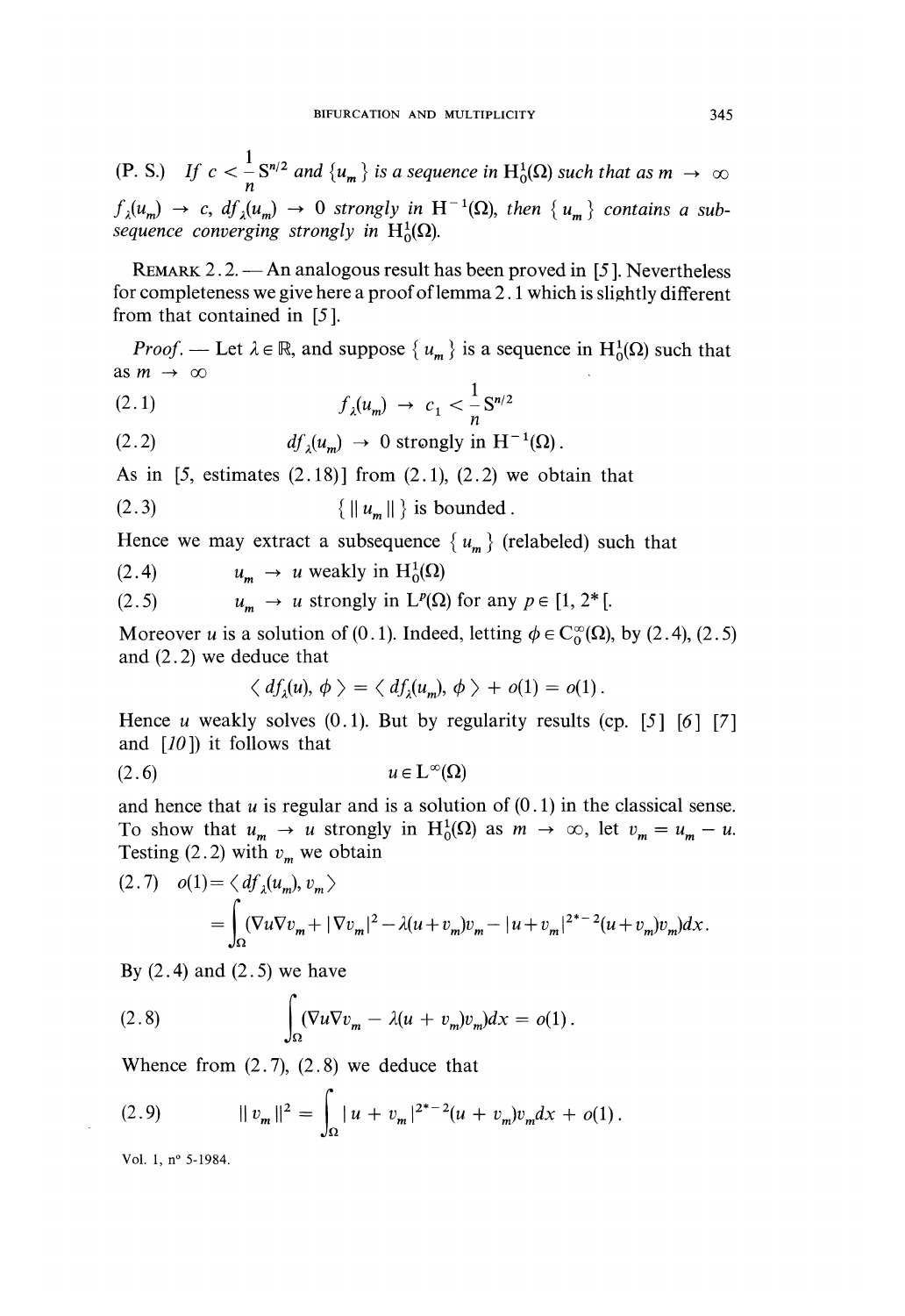Now we claim that

$$
(2.10) \t\t\t ||v_m||^2 = |v_m|_{2^*}^{2^*} + o(1).
$$

In fact, by using  $(2.5)$  and  $(2.6)$ , we have

$$
(2.11) \quad \left| \int_{\Omega} (u + v_m) \, | \, u + v_m |^{2^{*}-2} v_m dx - \int_{\Omega} |v_m|^{2^{*}} dx \right|
$$
\n
$$
= \left| \int_{\Omega} \int_{0}^{u(x)} \frac{\partial}{\partial \xi} \left[ (v_m + \xi) \, | \, v_m + \xi \, |^{2^{*}-2} \right] v_m d\xi dx \right|
$$
\n
$$
= \left| (2^{*} - 1) \int_{\Omega} \int_{0}^{1} |v_m + tu|^{2^{*}-2} v_m u dt dx \right|
$$
\n
$$
\le \text{const.} \left[ \int_{\Omega} (|u| \, | \, v_m|^{2^{*}-1} + |v_m| \, | \, u|^{2^{*}-1}) dx \right] = o(1)
$$

and  $(2.10)$  easily follows from  $(2.9)$  and  $(2.11)$ . Since

$$
\langle df_{\lambda}(u_{m}), u_{m} \rangle = o(1)
$$

we have

$$
|u_m|_{2^*}^{2^*} = \int_{\Omega} (|\nabla u_m|^2 - \lambda |u_m|^2) dx + o(1).
$$

Inserting into the expression for  $f_{\lambda}(u_m)$  we obtain

$$
(2.12) \quad f_{\lambda}(u_{m}) = \frac{1}{n} \int_{\Omega} (|\nabla u_{m}|^{2} - \lambda |u_{m}|^{2}) dx + o(1)
$$

$$
= \frac{1}{n} \int_{\Omega} (|\nabla u|^{2} - \lambda |u|^{2}) dx + \frac{1}{n} \int_{\Omega} |\nabla v_{m}|^{2} dx + o(1).
$$

Moreover, since  $u$  is a solution of  $(0.1)$ 

$$
\int_{\Omega} (|\nabla u|^2 - \lambda |u|^2) dx - \int_{\Omega} |u|^{2^*} dx = \langle df_{\lambda}(u), u \rangle = 0.
$$

Whence in particular

$$
(2.13)\qquad \qquad \int_{\Omega} (|\nabla u|^2 - \lambda |u|^2) dx \geq 0
$$

From  $(2.12)$  and  $(2.13)$  we now infer

$$
||v_m||^2 \leqslant nf_{\lambda}(u_m) + o(1).
$$

Then, by  $(2.1)$ , for *m* sufficiently large we obtain

 $||v_m||^2 \leq c_2 < S^{n/2}$ .  $(2.14)$ 

Now, by (2.10)

$$
|| v_m ||^2 \leq S^{-2^{*}/2} || v_m ||^{2^{*}} + o(1)
$$

Annales de 1'lnstitut Henri Poincaré - Analyse non linéaire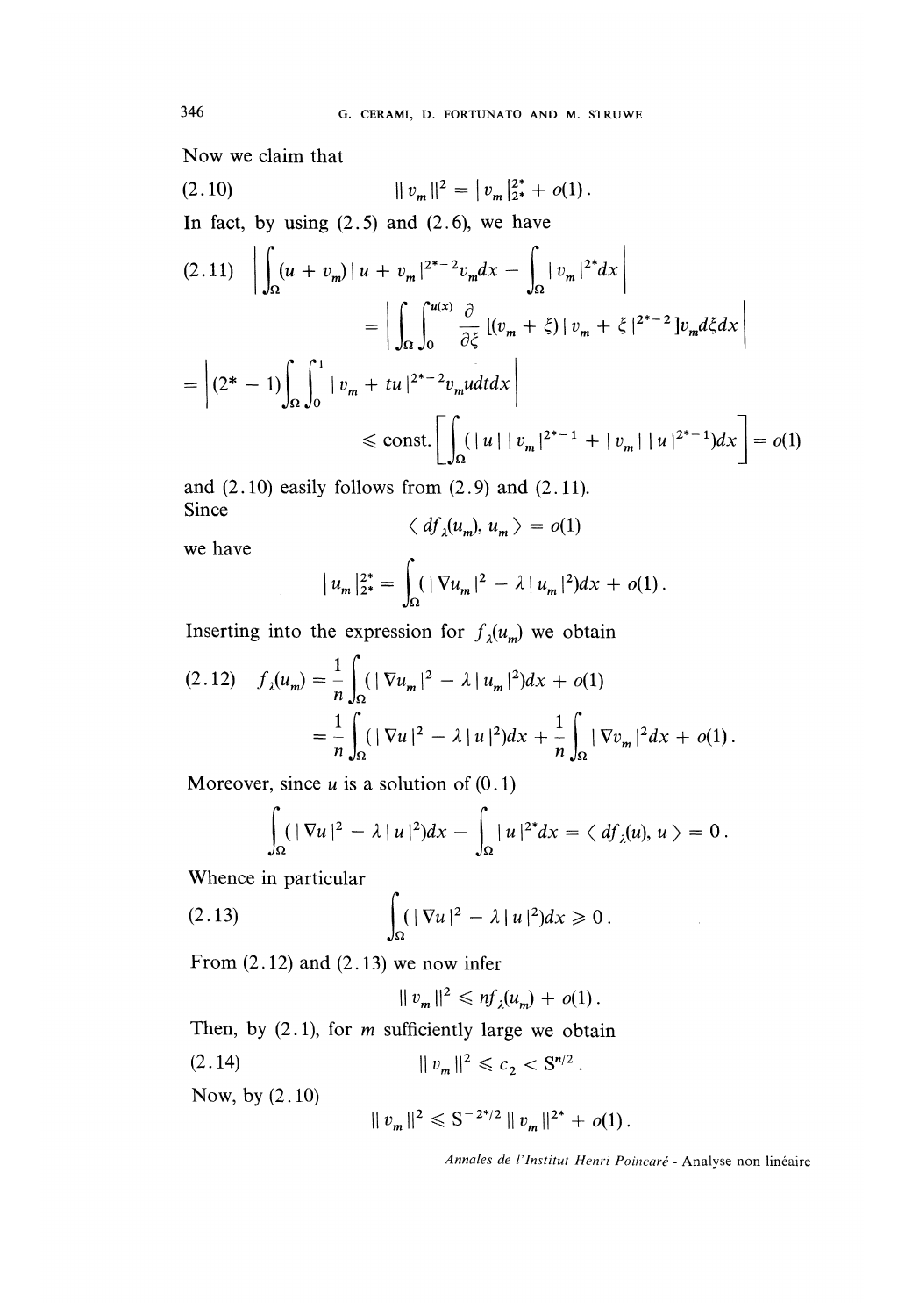Or equivalently

$$
||v_m||^2(\mathbf{S}^{2^*/2} - ||v_m||^{2^*-2}) \leqslant o(1)
$$

Taking account of (2.14) this implies that  $v_m \to 0$  strongly in H<sub>0</sub>( $\Omega$ ). concluding the proof..

REMARK  $2.3$ . - Complementing the preceding lemma we have a noncompactness result for energies  $\geq \frac{1}{n} S^{n/2}$ . In fact we now show that for any  $\lambda \in \mathbb{R}$  there exists a sequence  $\{u_m\} \subset H_0^1(\Omega)$  satisfying the P-S assumptions in  $c = \frac{1}{n} S^{n/2}$ , which is not relatively compact in H<sub>0</sub>( $\Omega$ ).

Let  $x_0 \in \Omega$  and choose a function  $\phi \in C_0^{\infty}(\Omega)$  such that  $\phi \equiv 1$  in a neighbourhood  $\mathcal N$  of  $x_0$ . The functions  $u_\mu : \mathbb{R}^n \to \mathbb{R}$ 

$$
u_{\mu}(x) = \frac{\left[n(n-2)\mu^2\right]^{\frac{n-2}{4}}}{\left[\mu^2 + |x - x_0|^2\right]^{\frac{n-2}{2}}}
$$

solve the equation

 $-\Delta u_{\mu} = u_{\mu} |u_{\mu}|^{2^{*}-2}$  in R<sup>n</sup>.  $(2.15)$ 

Let

$$
u_m = \phi u_{\mu_m} \qquad \mu_m = \frac{1}{m}.
$$

Note that  $u_m \in H_0^1(\Omega)$  and moreover

(2.16)  $\{u_m\}$  is uniformly bounded in  $H_0^1(\Omega)$ .

Also we easily derive that as  $m \rightarrow +\infty$ 

(2.17) 
$$
\nabla u_{\mu_m} \to 0 \quad \text{in } L^2(\mathbb{R}^m \setminus \mathcal{N})
$$
  
(2.18) 
$$
u_m \to 0 \quad \text{in } L^{\infty}_{loc}(\Omega \setminus \{x_0\}).
$$

Hence also

$$
(2.19) \t u_m \to 0 \text{ weakly in } H_0^1(\Omega) \t (m \to \infty).
$$

Using  $(2.17)$  and  $(2.18)$  we deduce that

$$
(2.20) \quad f_{\lambda}(u_{m}) = 1/2 \int_{\mathbb{R}^{n}} |\nabla u_{\mu_{m}}|^{2} dx - 1/2^{*} \int_{\mathbb{R}^{n}} |u_{\mu_{m}}|^{2^{*}} dx + o(1)
$$

$$
= \frac{1}{n} \mathbf{S}^{n/2} + o(1) \qquad \text{(cp. [1] [9]).}
$$

Also using  $(2.15)-(2.18)$  we obtain

$$
|| df_{\lambda}(u_{m}) ||_{H^{-1}(\Omega)} = \sup_{\substack{v \in H_{0}^{1}(\Omega) \\ ||v||_{H_{0}^{1}} = 1}} \int_{\mathbb{R}^{n}} ( \nabla u_{\mu_{m}} \nabla v - u_{\mu_{m}} | u_{\mu_{m}} |^{2^{*}-2} v ) dx + o(1) = o(1)
$$

Vol. 1, n° 5-1984.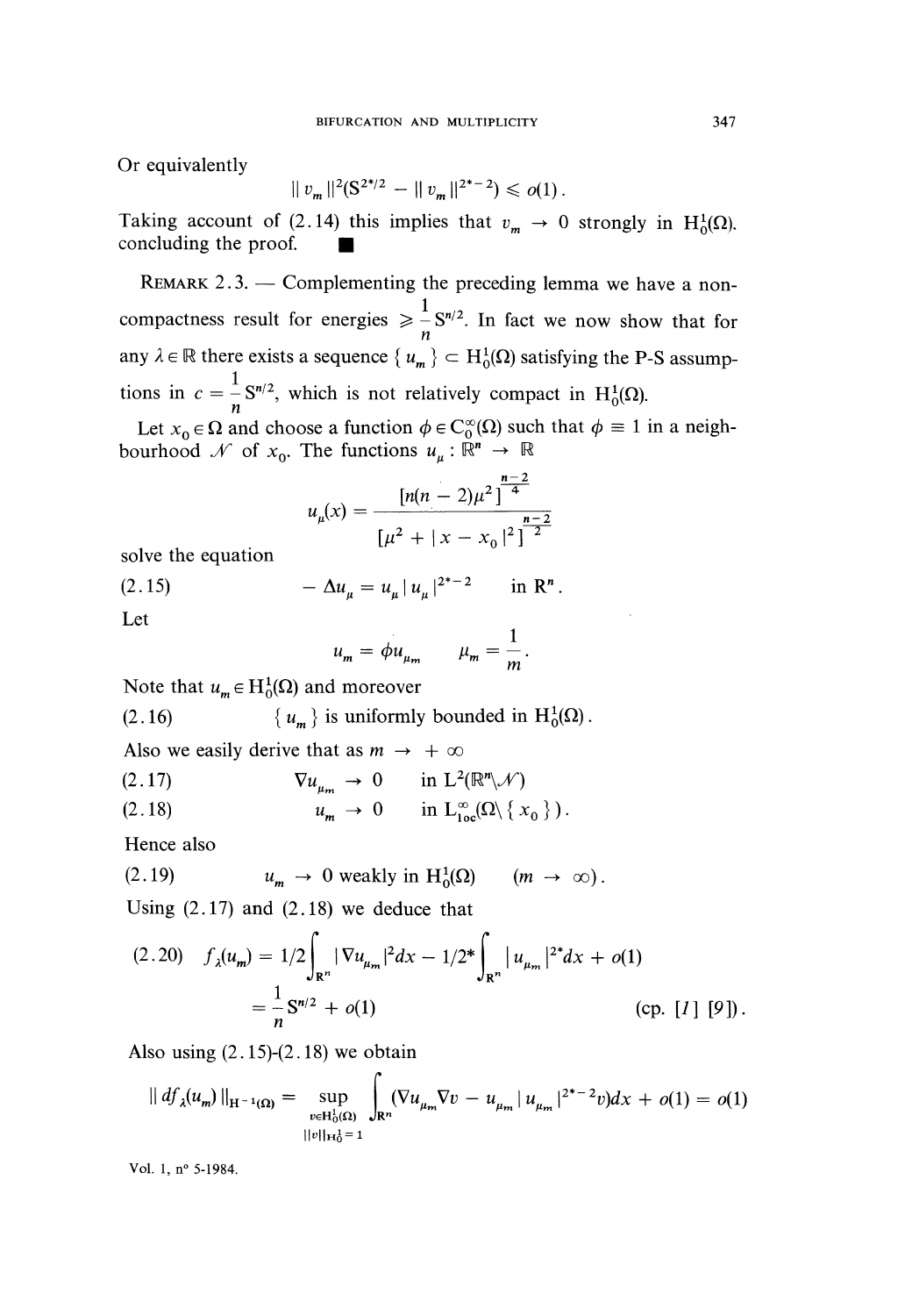Hence  $\{u_m\}$  satisfies the (P-S) assumptions with  $c = \frac{1}{n} S^{n/2}$ , however, by (2.19) and (2.20),  $\{u_m\}$  cannot be relatively compact in  $H_0^1(\Omega)$ .

LEMMA 2.4. 
$$
-
$$
 For  $\lambda > 0$  let  $\lambda_{+} = \inf \{ \lambda_{j} | \lambda < \lambda_{j} \}$  and set  
\n
$$
M_{+} = \overline{\bigoplus_{\lambda_{j} \ge \lambda_{+}} M(\lambda_{j})}
$$
 (the closure is taken in H<sub>0</sub><sup>1</sup>(\Omega))  
\n
$$
M_{-} = \bigoplus_{\lambda_{j} \le \lambda_{+}} M(\lambda_{j})
$$

where  $\mathbf{M}(\lambda_i)$  denotes the eigenspace of  $-\Delta$  corresponding to  $\lambda_j$ . Then

$$
\beta_{\lambda} := \sup_{u \in M_{-}} f_{\lambda}(u) \leq (\lambda_{+} - \lambda)^{n/2} \frac{\text{meas}(\Omega)}{n}
$$

moreover, there exist constants  $\rho_{\lambda} > 0$ ,  $\delta_{\lambda} \in ]0, \beta_{\lambda}]$  such that

$$
f_{\lambda}(u) \geq \delta_{\lambda}
$$
 for any  $u \in M_{+}$ ,  $||u|| = \rho_{\lambda}$ .

*Proof.* — For any  $u \in M$  we have

$$
f_{\lambda}(u) = 1/2 \int_{\Omega} (|\nabla u|^2 - \lambda |u|^2) dx - 1/2^* \int_{\Omega} |u|^{2^*} dx
$$
  
\n
$$
\leq 1/2(\lambda_+ - \lambda) \int_{\Omega} |u|^2 dx - 1/2^* \int_{\Omega} |u|^{2^*} dx
$$
  
\n
$$
\leq 1/2(\lambda_+ - \lambda) \operatorname{meas} (\Omega)^{2/n} \left\{ \int_{\Omega} |u|^{2^*} dx \right\}^{2/2^*} - 1/2^* \int_{\Omega} |u|^{2^*} dx
$$

Let

$$
g(\rho) = 1/2(\lambda_{+} - \lambda) \text{ meas } (\Omega)^{2/n} \rho^{2} - 1/2^{*} \rho^{2^{*}}.
$$

Then

$$
\sup_{u \in M_-} f_\lambda(u) \leq \sup_{\rho \geq 0} g(\rho) = \frac{1}{n} (\lambda_+ - \lambda)^{n/2} \operatorname{meas}(\Omega)
$$

proving the first part of the lemma. Since for  $u \in M_+$  we obtain

$$
\int_{\Omega} (|\nabla u|^2 - \lambda |u|^2) dx \geqslant \left(1 - \frac{\lambda}{\lambda_+}\right) ||u||^2
$$

$$
|u|_{2^*}^{2^*} \leqslant \text{const } ||u||^{2^*}.
$$

while

The second part of the claim is immediate.

By lemmata 2.1, 2.4, Theorem 1.1 can be deduced by the following result of Bartolo, Benci, Fortunato (cp. Theorem 2 . 4 of [3 ]), which is a variant of some results contained in [0].

THEOREM 2.5. - Let H be a real Hilbert space with norm  $\|\cdot\|$  and suppose  $I \in C^1(H, \mathbb{R})$  is a functional on H satisfying the following conditions:  $I_1$ )  $I(u) = I(-u), I(0) = 0;$ 

Annales de l'Institut Henri Poincaré - Analyse non linéaire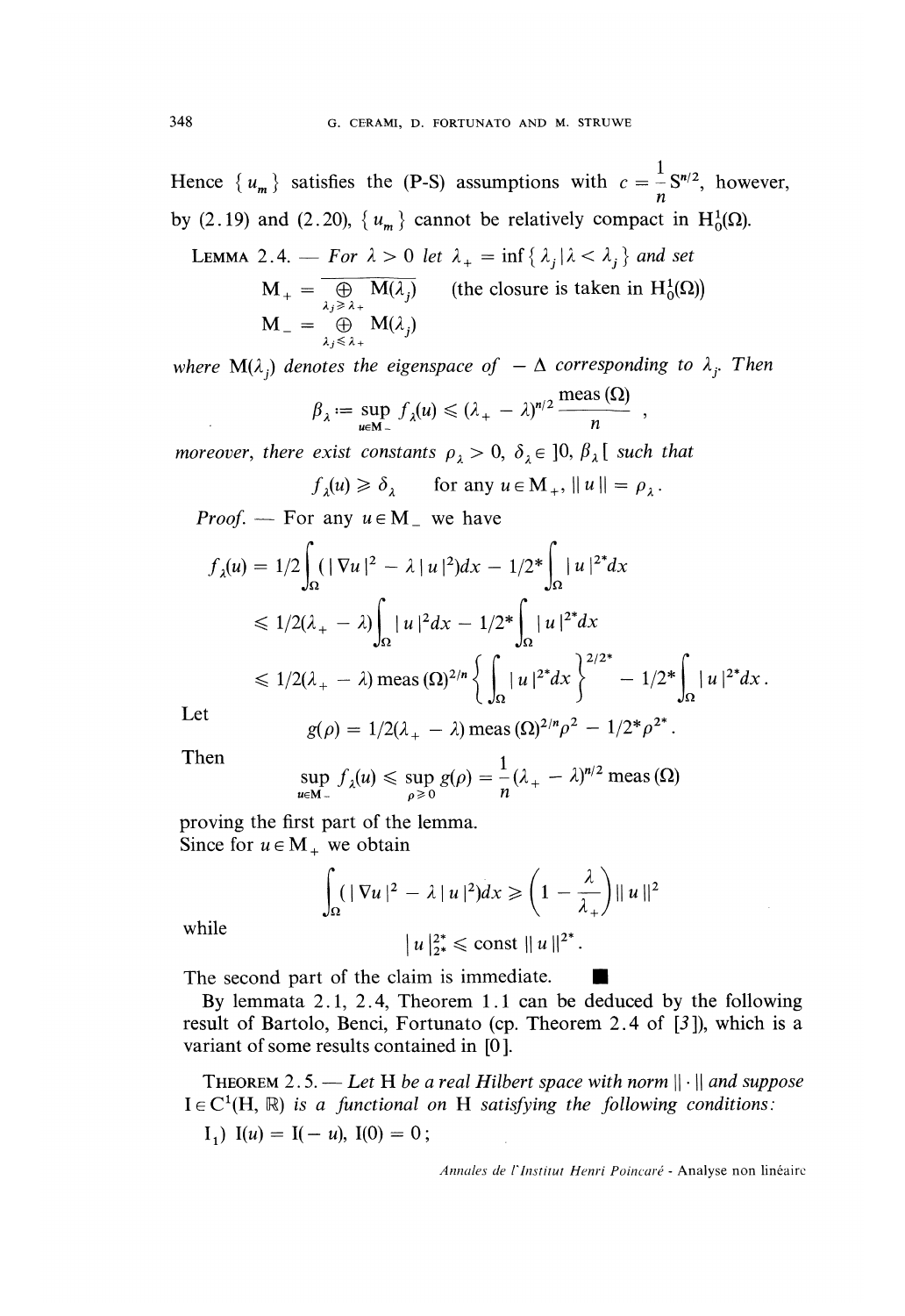- I<sub>2</sub>) There exists a constant  $\beta > 0$  such that the Palais-Smale condition  $(P-S)$  holds in  $[0, \beta]$ ;
	- $I_3$ ) There exist two closed subspaces V, W  $\subset$  H and positive constants  $\rho$ ,  $\delta$ ,  $\beta'$ , with  $\delta < \beta' < \beta$  such that
	- i)  $I(u) \leq \beta'$  for any  $u \in W$
	- ii)  $I(u) \ge \delta$  for any  $u \in V$ ,  $||u|| = \rho$
	- iii) codim  $V < +\infty$  and dim  $W \geq \text{codim } V$ .

Then there exists at least

$$
dim W - codim V
$$

pairs of critical points of I with critical values belonging to the interval  $[\delta, \beta']$ .

We are now ready to prove Theorem 1.1.

*Proof of Theorem* 1.1. — Let  $H = H_0^1(\Omega)$ ,  $I = f_1$ ,  $V = M_1$ ,  $W = M_2$ ,  $\beta = \frac{1}{n} S^{n/2}$ ,  $\beta' = \beta_{\lambda}$ ,  $\delta = \delta_{\lambda}$ ,  $\rho = \rho_{\lambda}$  and apply Theorem 2.5 together with lemmata 2.1, 2.4. /

For the proof of Theorem 1.3 the following result from [2] is needed.

LEMMA 2.6.  $-$  If  $\{v_m\}$  is a sequence in H<sup>1</sup>(M) such that  $v_m \rightharpoonup 0$  weakly in H<sup>1</sup>(M) as  $m \rightarrow \infty$ , then

$$
\left(\int_{M} |v_{m}|^{2^{*}} dM\right)^{2/2^{*}} \leqslant S^{-1} ||v_{m}||_{M}^{2} + o(1).
$$

*Proof.* — By [2, Theorem 2.21] for all  $\phi \in H^1(M)$ ,  $\varepsilon > 0$ 

$$
\left(\int_{M} |\phi|^{2^{*}} dM\right)^{2/2^{*}} \leqslant (S^{-1}+\varepsilon) \int_{M} |\nabla \phi|^{2} dM + A(\varepsilon) \int_{M} |\phi|^{2} dM
$$

with a constant  $A(\varepsilon)$  independent of  $\phi$ . Applying this inequality with  $\phi = v_m$ , and noting that by weak convergence  $v_m \to 0$  ( $m \to +\infty$ ) we have

$$
\int_{M} |v_{m}|^{2} dM \rightarrow 0 \qquad m \rightarrow +\infty
$$

we deduce that for any  $\varepsilon > 0$ 

$$
\left(\int_{M} |v_{m}|^{2^{*}} dM\right)^{2/2^{*}} \leq (S^{-1} + \varepsilon) ||v_{m}||_{M}^{2} + o(1).
$$

The lemma follows on letting  $\varepsilon \to 0$ .

*Proof of Theorem*  $1.3.$  - Going through the proof of Lemma 2.1 — keeping in mind Lemma 2.6 and the fact that, for any sequence  $\{v_m\}$ Vol. 1, n° 5-1984.